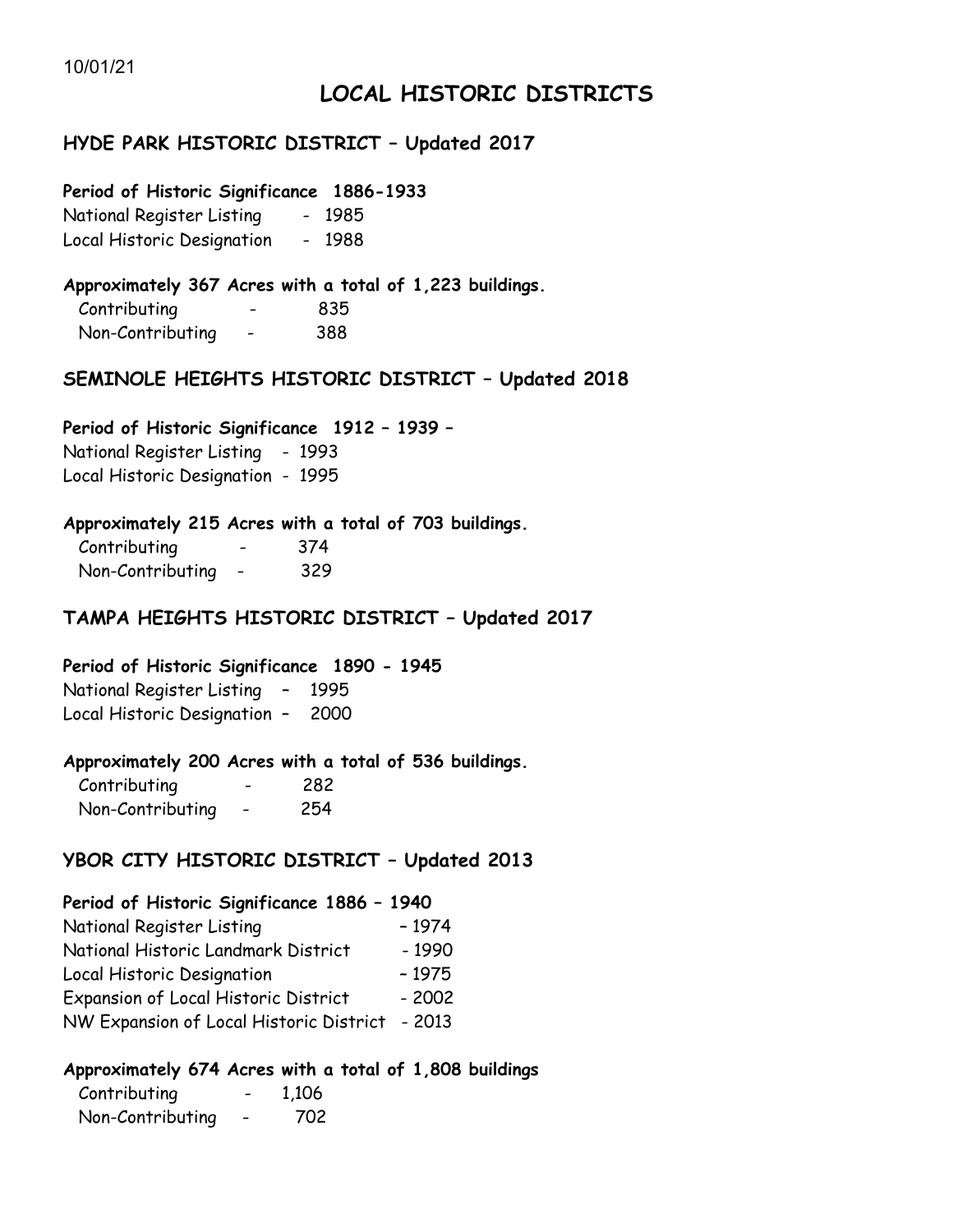# **MULTIPLE PROPERTIES DESIGNATIONS**

# **Beach Park Multiple Properties Designation:**

**Period of Historic Significance 1923-1929 10 Contributing Buildings** 4521 W. Azeele Street - (c.1929) 4505 W. Beach Park Drive – (c.1925) 4510 W. Beachway Drive – (c.1926) 4508 W. Rosemere Road – (c.1924) 407 S. Royal Palm Way – (c.1925) 414 S. Royal Palm Way – (c.1925) 4506 W. Sylvan Ramble – (c.1925) 704 S. Westshore Boulevard – (c.1925) **Local Landmark Designation** - 10/25/10 (Ord. #2010-156) 414 S. West Shore Boulevard – (c.1927) 4521 W. Dale Avenue – (c.1925) **Local Landmark Designation – Added** -7/17/2014 (Ord. #2014-59)

# **Historic Bridges on the Hillsborough River Multiple Properties Designation Period of Historic Significance 1913-1959**

### **6 Contributing Bridges**

Cass Street Bridge- 650 W. Cass Street (c1926) Columbus Drive Bridge (Michigan Avenue) – 1199 W. Columbus Drive (c1927) **National Listing – 2017** T.N. Henderson Bridge at Hillsborough Avenue - 400 W. Hillsborough Avenue (c1939) Kennedy Blvd Bridge (Lafayett Street) – 125 W. Kennedy Blvd. (c1913) **National Listing - 2018** Laurel Street Bridge (Fortune St) – 300 W. Laurel St. (c1927) Platt Street Bridge- 99 W. Platt Street (c1926) **Local Landmark Designation – 08/31/06 (Ord. #2006-205)**

**Historic Central Avenue/African-American Heritage Sites: Period of Historic Significance 1912-1948 5 Contributing Buildings.**

St. James Episcopal Church – 1202 N. Governor (c. 1921) Ebenezer Missionary Baptist Church - 1212 Scott Street (c. 1922) The Greater Bethel Baptist Church – 1201 N. Jefferson (c. 1947)  *(City Situs address-805 E. Laurel – Folio#193086.0000)* Paradise Missionary Baptist Church – 1112 Scott Street (c. 1924) **Local Landmark Designation** - 05/27/04 (Ord.#2004-127) Greater Mt. Moriah Primitive Baptist Church - 1225 N. Nebraska Avenue (c.1948) **Local Landmark Designation** – *Added* on 08/12/04 (Ord. #2004-189)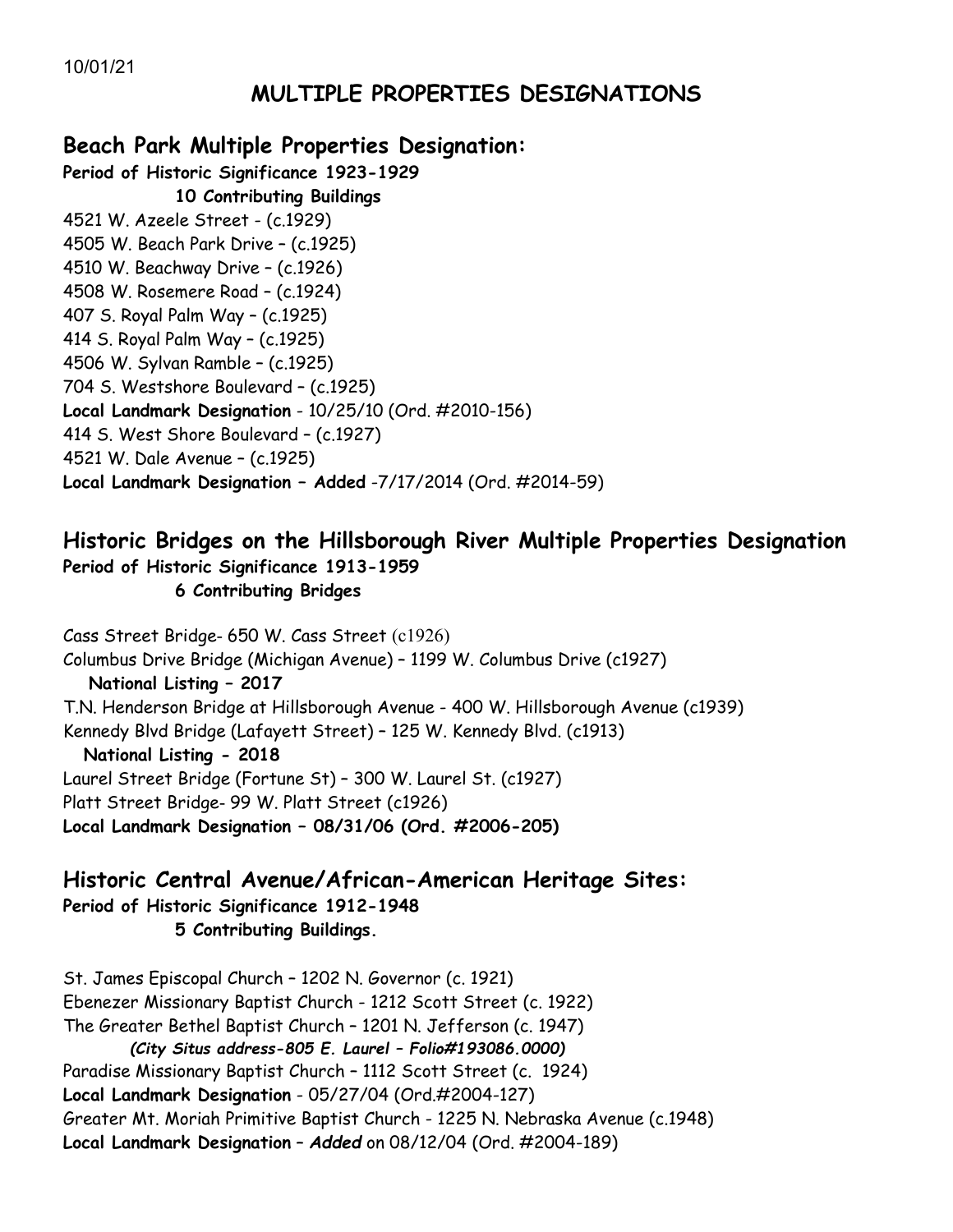# 10/01/21 **MULTIPLE PROPERTIES DESIGNATIONS (Cont.)**

## **North Franklin/Downtown Multiple Properties Designation**

### **Period of Historic Significance 1906-1951 12 Contributing Buildings**

General Automobile Supply Building – 1102 N. Florida Avenue (c.1910s) Southern Exchange Building – 1110 N. Florida Avenue (c.1921) C.C. Burns Furniture Store Building – 1207 N. Franklin Street (c.1906) Arlington Hotel Building – 1209-1219 N. Franklin Street (c.1910) **Local Historic Designation** - 03/06/03 (Ord. #2003-60) **National Register Listing - 2002**

Spain Restaurant – 509-513 N. Tampa Street (c.1921) **Local Historic Designation -** *Added* on 01/06/05 (Ord. #2005-19)

Majestic-Hedges Building – 1202 N. Franklin Street (c.1923) **Local Historic Designation -** *Added* on 02/27/06 (Ord. #2006-53)

St. Andrew's Episcopal Church – 501 N. Marion Street (c.1907) **Local Historic Designation – Added** on 12/20/07 (Ord. #2007-276) National Register Listing – 2009 (Individually listed – not part of the MPL)

Vintage Auto Building #2 – 1609 N. Franklin Street (c.1920) **Local Historic Designation – Added** on 03/19/09 (Ord. #2009-55)

Vintage Auto Building #1 – 1613 N. Franklin Street (c.1920) **Local Historic Designation – Added** on 05/06/11 (Ord.#2011-58)

**Approved for Demolition on 6/6/11** Gaetano Ferlia Building - 1211-1211  $\frac{1}{2}$  N. Tampa Street (c.1906)

Easley Building – 510 N. Franklin Street (c.1895) **Local Historic Designation – Added** on 09/16/13 (Ord. #2013-131)

Rialto Theatre – 1617 N. Franklin Street (c.1924) **Local Historic Designation – Added** on 08/04/16 (Ord. #2016-115)

Fariss Company Building – 1701 N. Franklin Street (c.1920) **Local Historic Designation – Added** on 05/19/17 (Ord. #2017-75)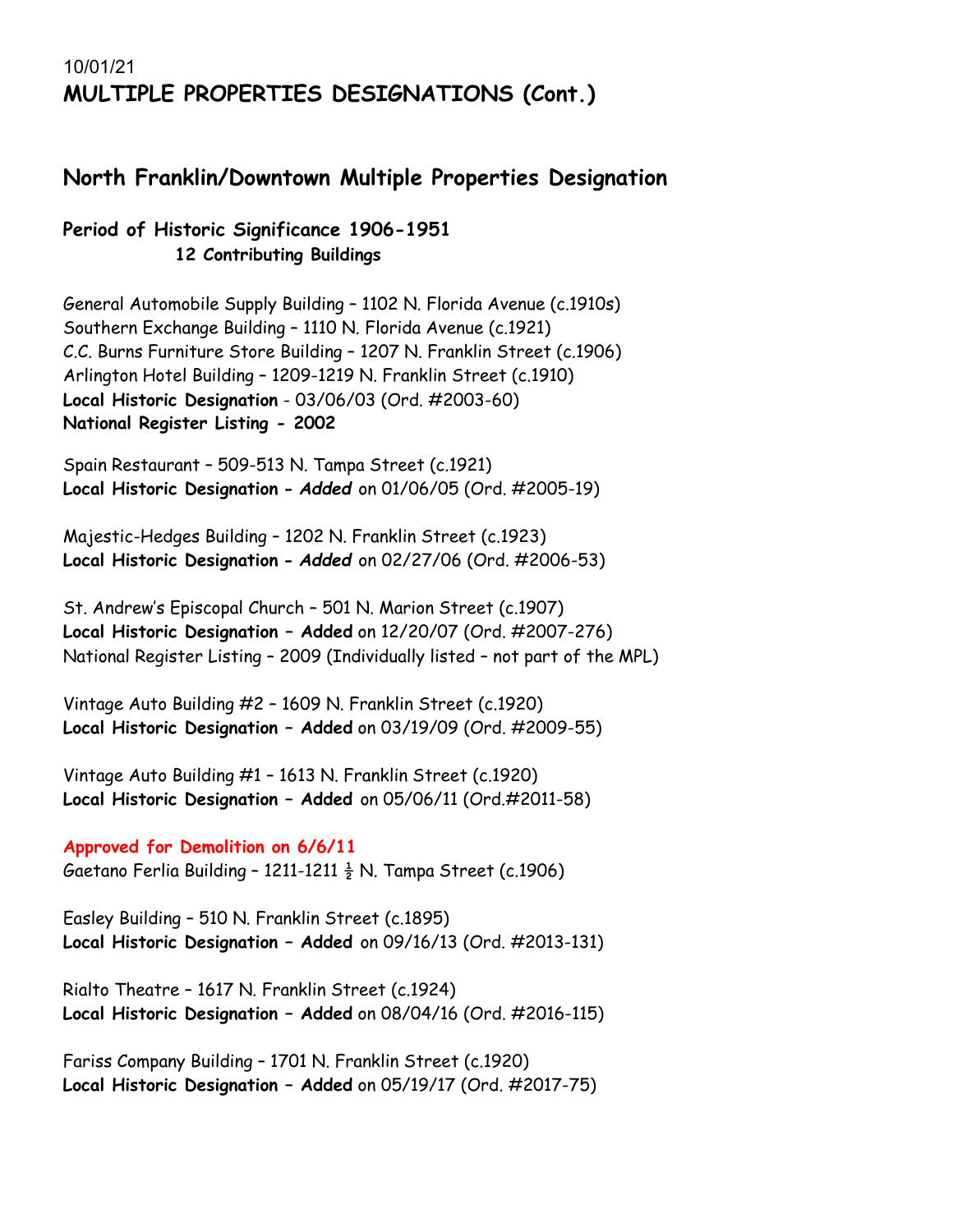# **MULTIPLE PROPERTIES DESIGNATIONS (Cont.)**

### **West Tampa Multiple Properties Designation Period of Historic Significance 1894-1945 3 Contributing Buildings**

Residential - 1915 West LaSalle Street (c.1928) Residential - 1917 West LaSalle Street (c.1915) Commercial - 2502 North Howard Avenue (c.1903) **Local Historic Designation** - Ord.#2006-181, 07/27/06 **National Register Listing - 1983**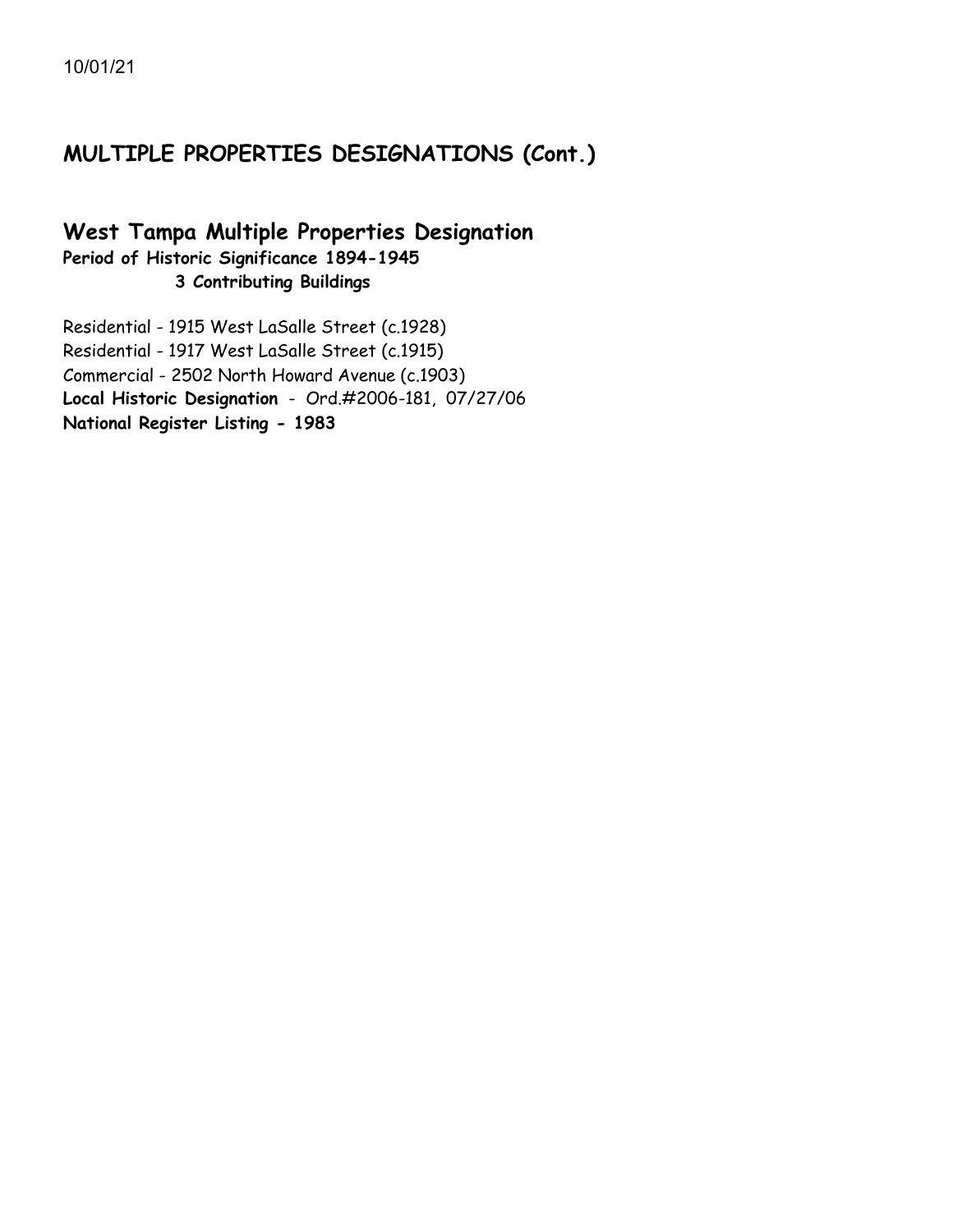# **LOCAL HISTORIC LANDMARKS**

- 1. **Balbin Brothers Cigar Factory** 1202 N. Howard Avenue (c.1904) Local Landmark Designation – 10/11/07 (Ord. #2007-205)  **National Register Listing (West Tampa) – 1983**
- 2. **Berriman-Morgan Cigar Factory** 1403 N. Howard Avenue (c.1904) Local Landmark Designation - 03/25/04 (Ord. #2004-87)  **National Register Listing – 1983**
- 3. **Biglow-Helms House** 4807 Bayshore Boulevard (c.1908) Local Landmark Designation - 10/13/88 (Ord. #88-331)
- 4. **Centro Español de West Tampa**  2306 N. Howard Avenue (c.1912) Local Landmark Designation - 01/24/02 (Ord. #2002-29)  **National Register Listing - 1974**
- 5. **Classic Courthouse** 611 N. Florida Avenue (c.1905) Local Landmark Designation – 03/25/04 (Ord. #2004-85) National Register Listing - 1974 (a/k/a – Federal Building/ U.S. Customs House & Downtown Postal Station) (Previously addressed as: *601 Florida Avenue*)
- 6. **Commercial Bank Building** 4902 Commerce Street (c.1926) Local Landmark Designation - 10/20/94 (Ord. #94-212)
- 7. **Cuscaden Park and Swimming Pool** 2900 N. 15th Street (c.1930) Local Landmark Designation - 03/06/03 (Ord. #2003-59)  **National Register Listing - 1974**
- 8. **Episcopal House of Prayer -** 2708 N. Central Avenue (c.1922) Local Landmark Designation - 04/07/94 (Ord. #94-59)  **National Register Listing – 1991**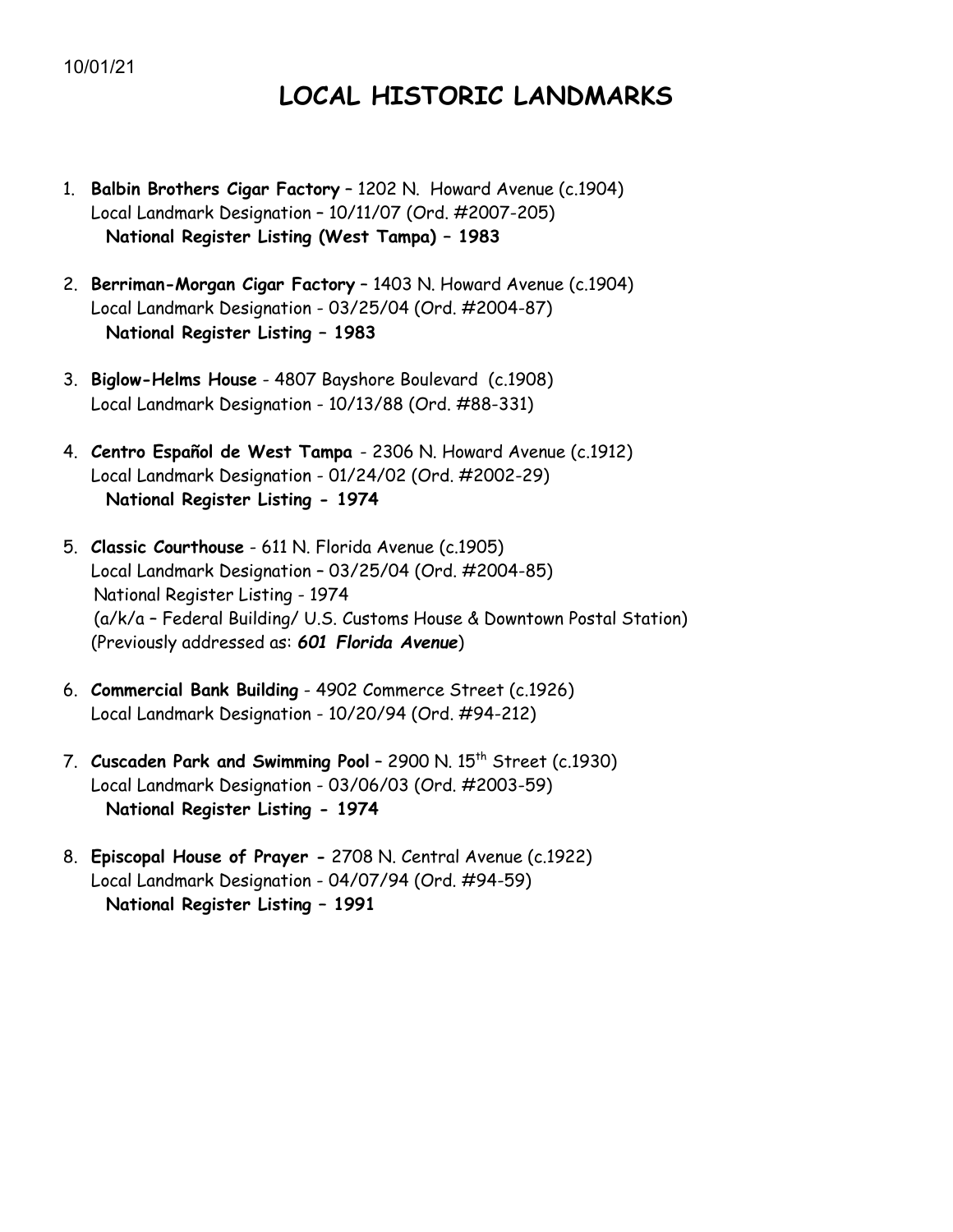- 9. **Fire Station No.1-Tampa Firefighters Museum** 720 E. Zack Street (c.1911) Local Landmark Designation - 05/23/02 (Ord. #2002-110)
- 10. **First Federal Savings & Loan Association of Tampa** 220 E. Madison Street (c.1963) Local Landmark Designation – 02/21/18 (Ord. #2018-24) **National Register Listing - 2018**
- 11**. Floridan Hotel** 905 N. Florida Avenue (c.1926) Local Landmark Designation - 03/14/96 (Ord. #96-55) **National Register Listing – 1996**
- 12**. Fort Homer W. Hesterly**  522 N. Howard Avenue (c. 1941) Local Landmark Designation – 12/05/06 (Ord. #2006-312) **National Register Listing – 2013**
- 13. **George Guida, Sr. House** 1516 Renfrew Street (c. 1952) Local Landmark Designation – 04/14/05 (Ord. #2005-103) **National Register Listing – 2006**
- 14**. Giunta Homestead Farm –** 2401 E. 11th Avenue (c. 1924) Local Landmark Designation – 01/09/20 (Ord. #2020-03)
- 15. **Tom Henderson Memorial Chapel** 410 E. Tyler Street (c. 1948) Local Landmark Designation – 06/01/17 (Ord. #2017-81)
- 16. **Hillsborough County High School/aka D.W. Waters Center** 2704 N. Highland Ave. (c. 1911) Local Landmark Designation – 05/27/04 (Ord. #2004-128) **National Register Listing – 2008**
- 17. **Hillsborough Lodge #25 F and AM -** 508 E. Kennedy Boulevard (c.1928) Local Landmark Designation - 10/20/94 (Ord. #94-213) **National Register Listing – 1986**
- 18**. Historic Structures of MacFarlane Park**  1801 N. Lincoln Avenue (c.1908) Local Landmark Designation – 04/07/06 (Ord. #2006-93) Note: Pavilion and Gateway-Arch
- 19. **Home Association** 1203 E. 22nd Avenue (c.1924) Local Landmark Designation - 01/24/02 (Ord.#2002-27)  **National Register Listing – 2000**
- 20. **Jackson House** 851 E. Zack Street (c. 1899/Additions c.1915) Local Landmark Designation – 03/25/04 (Ord. #2004-86)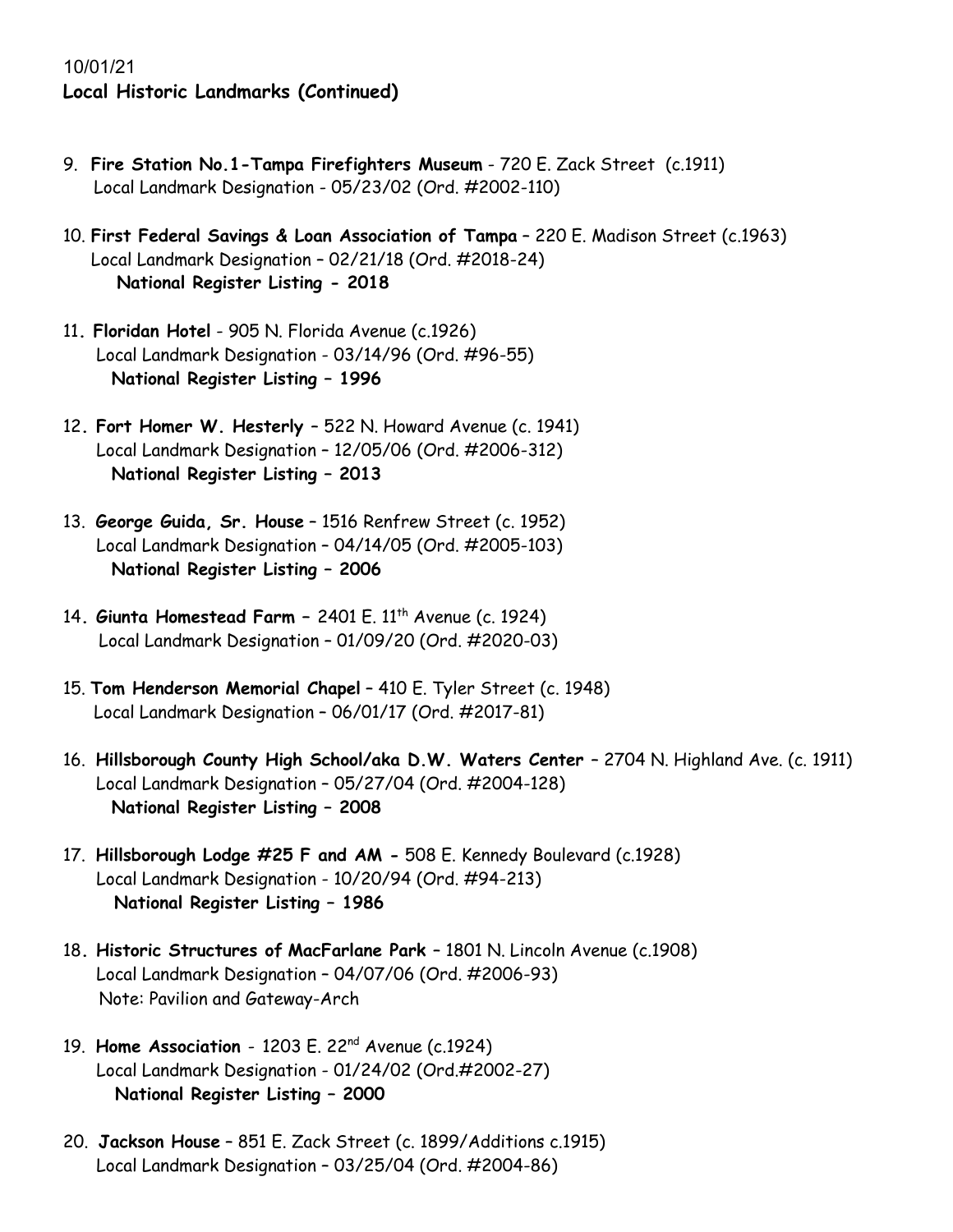**National Register Listing – 2006**

- 21. **Roy Jenkins Swimming Pool**  154 Columbia Davis Island (c.1929) Local Landmark Designation – 10/25/10 (Ord.#2010-157)
- 22. **Peter O. Knight Cottage-Tampa Historical Society Building** 245 S. Hyde Park Avenue (c.1889) Local Landmark Designation – 05/26/06 (Ord. #2006-134)
- 23. **S. H. Kress Building** 810 N. Florida Avenue (c.1929) Local Landmark Designation – 01/26/06 (Ord. #2006-30) **National Register Listing – 1983**
- 24. **Kid Mason Center**  1101 N. Jefferson Street (c.1948) Local Landmark Designation – 10/24/03 (Ord.#2003-282)
- 25**. Larmon Factory Warehouse** 1209 E. 5th Avenue (c.1946) Local Landmark Designation – 04/07/16 (Ord.#2016-55)
- 26. **Metal Works – Dicus Building**  302 N. Willow Avenue (c.1925) Local Landmark Designation – 12/20/07 (Ord. #2007-277)
- 27**. OakLawn/St.Louis Cemetery** 606 E. Harrison Street (c.1850) Local Landmark Designation – 08/25/11 (Ord. #2011-101)  **National Register Listing - 2017**
- 28. **Old Saint Mark Community Aid Center** 7218 S. Sherrill Street (c.1898) Local Landmark Designation – 04/09/18 (Ord. #2018-50)
- 29**. Old School House** 403 UT Old School House Way (c.1855) Local Landmark Designation – 11/06/14 (Ord.#2014-114) **National Register Listing - 1972**
- 30. **Palace of Florence** 45 Davis Boulevard (c.1925) Local Landmark Designation - 02/26/02 (Ord. #2002-54) **National Register Listing - 1989**
- 31. **Palmerin Hotel** 115 E. Davis Boulevard (c.1925) Local Landmark Designation - 05/31/90 (Ord. #90-149) **National Register Listing – 1989**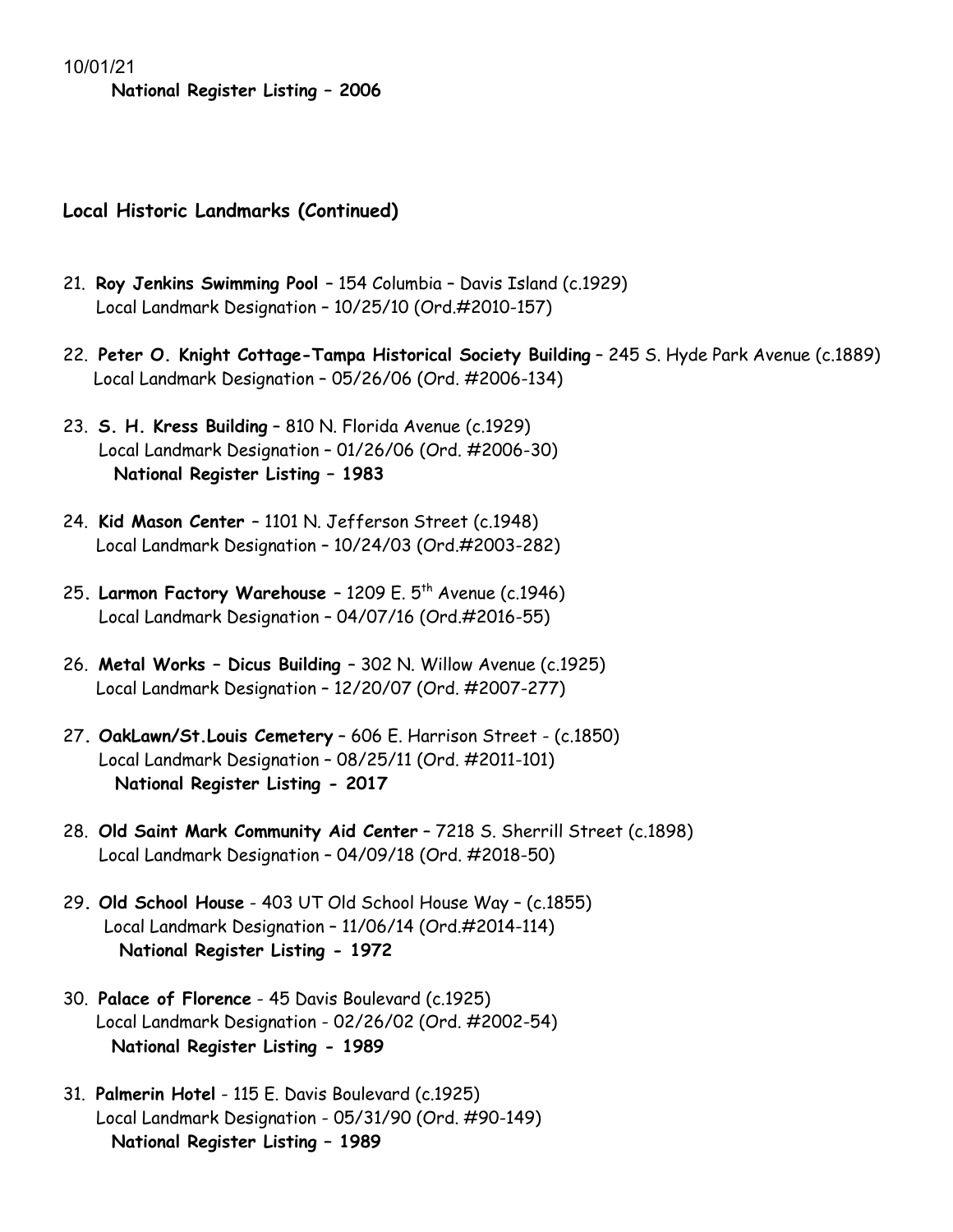- 32. **Plant-Hatton House** 4505 W. Beachway Drive (c.1926) Local Landmark Designation – 04/14/05 (Ord. #2005-102)
- 33. **Horace Theodore Robles House** 2604 E. Hanna Avenue (c. 1900) Local Landmark Designation – 11/18/04 (Ord. #2004-290)  **National Register Listing – 2006**
- 34. **Roosevelt Elementary School**  3205 S. Ferdinand Avenue (c. 1925) Local Landmark Designation – 10/28/04 (Ord. #2004-256) **National Register Listing – 2006**
- 35. **St. Paul A.M.E. Church**  502 E. Harrison Street (c.1917) Local Landmark Designation - 05/31/90 (Ord. #90-150)
- 36. **St. Peter Claver School**  1401 N. Governor Street (c.1929) Local Landmark Designation **-** 02/09/06 (Ord. #2006-45)
- 37. **Seybold Bakery Building** 420 S. Dakota Avenue (c. 1926) Local Landmark Designation – 01/06/05 (Ord. #2005-20) **National Register Listing - 1985**
- 38. **Sicilian Club** 2001 N. Howard Avenue (c.1929) Local Landmark Designation – 01/24/02 (Ord. #2002-30) **National Register Listing – 1983**
- 39**. Sociedad La Union Marti-Maceo** 1226 E. 7th Avenue (c.1950) Local Landmark Designation – 05/15/08 (Ord. #2008-87)
- 40. **Souders Building - (115 S. Fielding)** 115 S. Fielding Avenue (c.1914) Local Landmark Designation – 01/24/02 (Ord. #2002-31) **National Register Listing – 1985**
- 41. **Strickland Transportation** 204 N. 12<sup>th</sup> Street (c.1926) Local Landmark Designation – 10/19/2017 (Ord. #2017-149)
- 42. **Stringer-Stalnaker House** 2111 W. Cleveland Street (c.1842) Local Landmark Designation – 06/13/18 (Ord. #2018-82)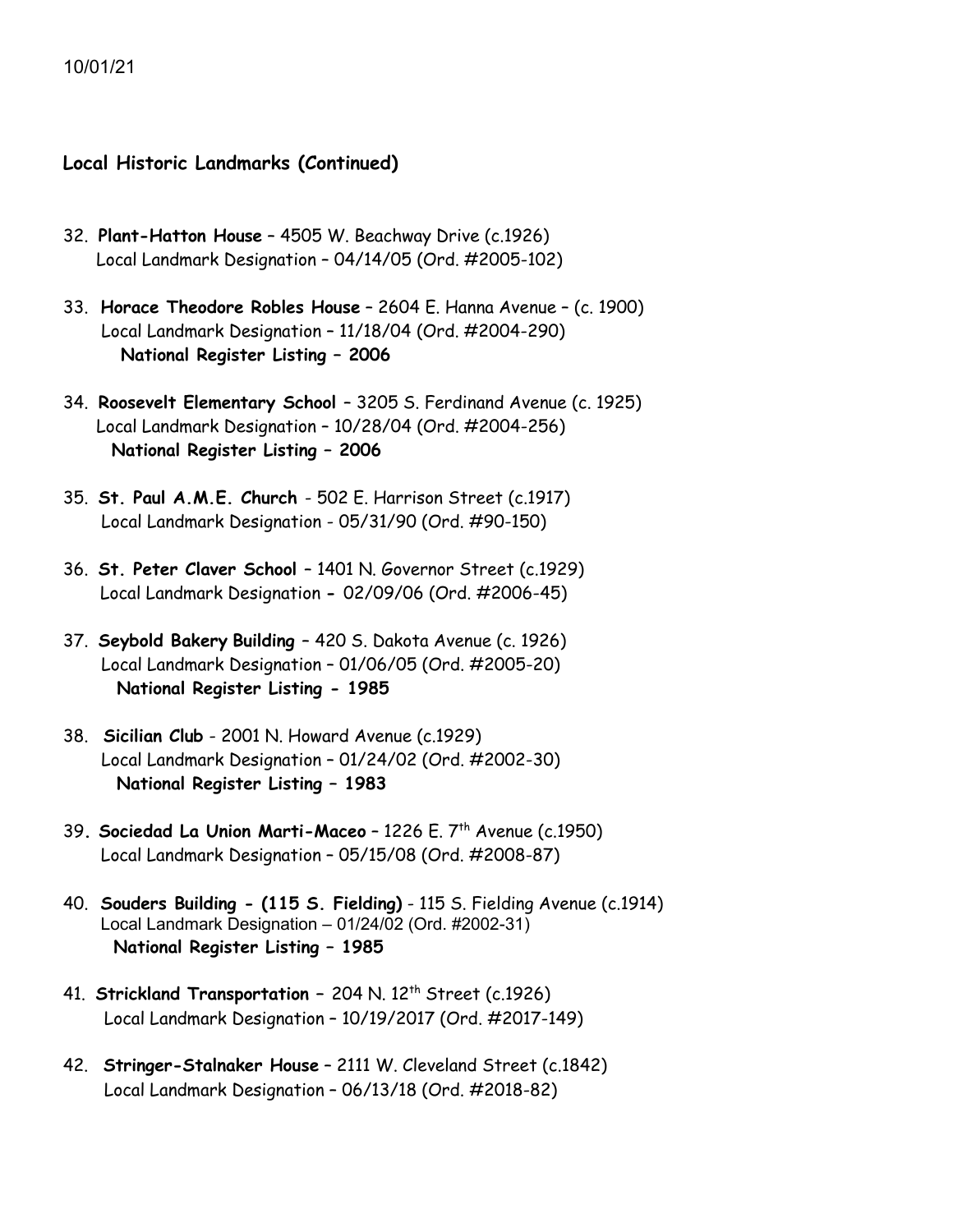- 43. **Sulphur Springs Gazebo** 701 E. Bird Street (c.1925) Local Landmark Designation – 09/16/13 (Ord. #2013-132)
- 44. **Sulphur Springs Water Tower** 8105 N. Florida Avenue (c.1927) (FNA: 401 E. Bird Street) Local Landmark Designation - 10/26/89 (Ord. #89-273)
- 45. **Tampa Armature Works**  1910 N. Ola Avenue (c.1911) Local Landmark Designation – 01/13/04 (Ord. #2004-3)
- 46. **Tampa Bay Hotel - Plant Hall** 401 W. Kennedy Boulevard (c.1891) Local Landmark Designation - 12/14/89 (Ord. #89-300) Local Landmark Boundary Expansion Designation - 01/24/02 **National Register Listing – 1972 National Historic Landmark - 1976**
- 47. **Tampa City Hall**  315 E. Kennedy Boulevard (c.1915) Local Landmark Designation - 04/07/94 (Ord. #94-60)  **National Register Listing 1974**
- 48. **Tampa Free Library** 102 E. 7<sup>th</sup> Avenue (c.1917) Local Landmark Designation - 09/28/95 (Ord. #95-197) **National Register Listing - 1991**
- 49. **Tampa Theatre and Office Building** 707 thru 711 N. Franklin Street (c.1925) Local Landmark Designation – 09/21/89 (Ord. #89-214) **National Register Listing – 1978**
- 50. **Tampa Union Station** 601 N. Nebraska Avenue (c.1912) Local Landmark Designation – 09/21/89 (Ord. #89-215)  **National Register Listing - 1974**
- 51**. Tampa Water Works**  1810 N. Highland Avenue (c.1902) Local Landmark Designation - 06/20/02 (Ord. #2002-133)
- 52**. Tierra Del Lago Cigar Factory** 1908 N. 36th Street (c.1908) Local Landmark Designation – 08/06/21 (Ord. #21-103)
- 53. **David L. Tippin Water Treatment Facility**  7125 N. 30th St. (c.1925) Local Landmark Designation – 05/27/04 (Ord. #2004-126)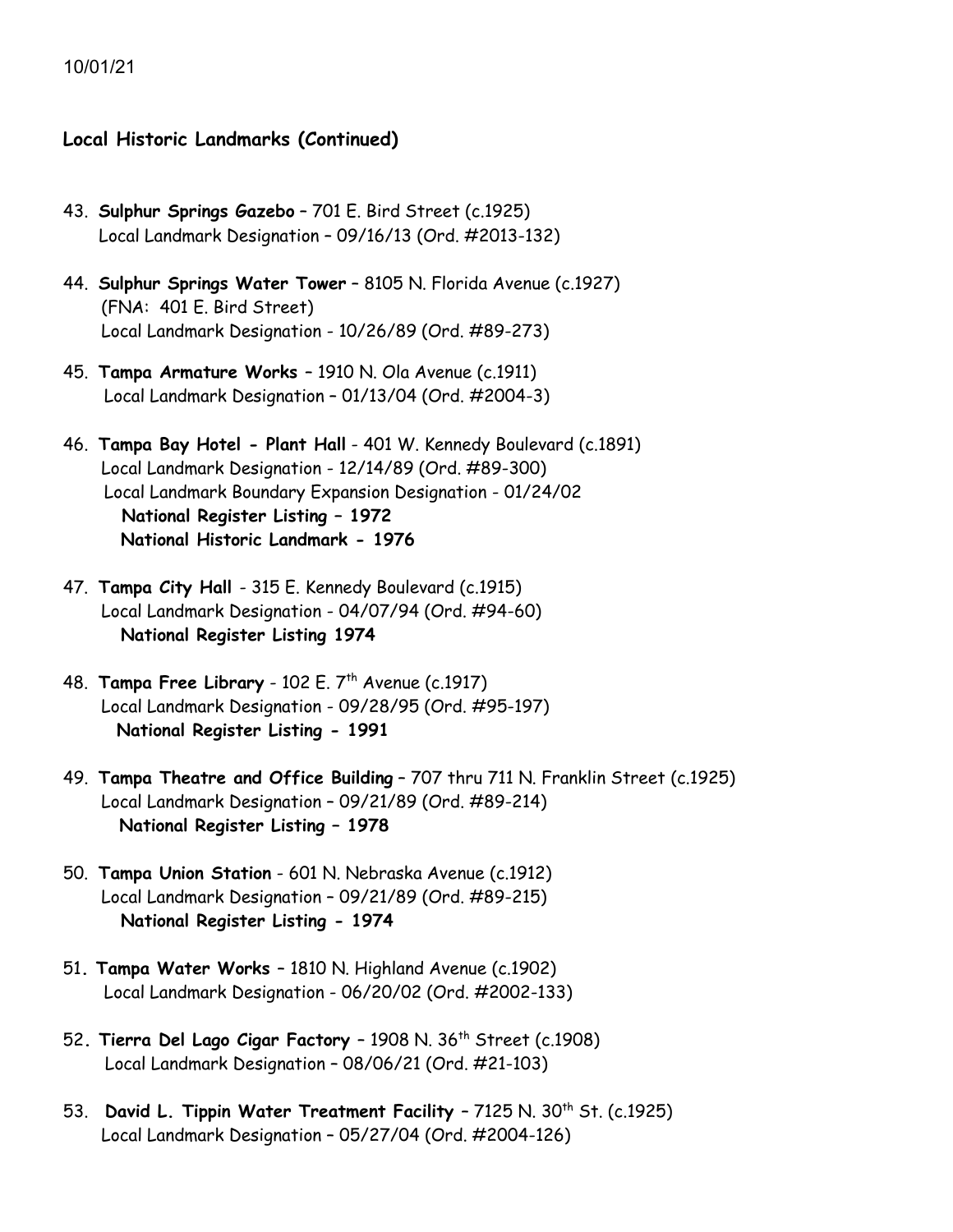- 54. **Tolle Parsonage - Coombs Log Cabin** 1822 E. Park Circle (c.1925) Local Landmark Designation – 10/11/07 (Ord. #2007-204)
- 55. **West Tampa Public Library** 1718 N. Howard Avenue (c.1913) Local Landmark Designation - 06/23/88 (Ord. #88-200) **National Register Listing – 1983**
- 56. **Dr. Jacob White, Sr. House** 3321 N. 22nd Street (c.1925) Local Landmark Designation – 09/09/04 (Ord. #2004-204)
- 57. **William Parker Jackson House (Captain) –** 800 E. Lambright Street Local Landmark Designation – 03/09/15 (Ord. #2015-25)  **National Register Listing – 2011**
- 58 **Babe Zaharias Golf Course** 11412 N. Forest Hills Drive (c.1926) Local Landmark Designation – 6-23-05 (Ord. #2005-180)
- 59. **Zion Evangelical Lutheran Church –** 2901 N. Highland Avenue (c.1925) Local Landmark Designation – 10/24/03 (Ord. #2003-283)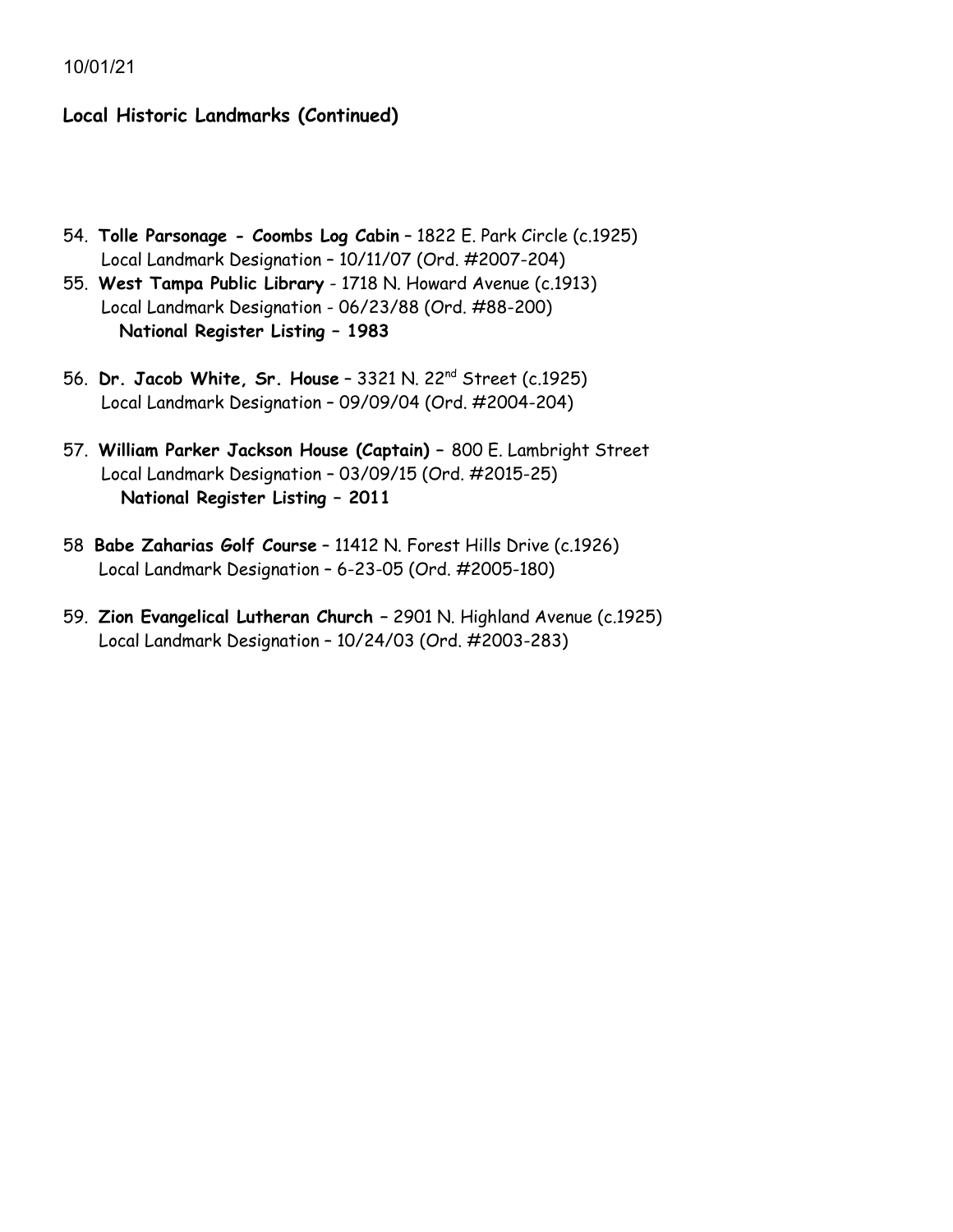### **NATIONAL HISTORIC REGISTER LISTING**

- 1. **Curtis House** 808 E. Curtis Street (c.1905-06) National Listing - 1987
- 2. **Johnson-Wolff House** 6823 S. De Soto Street (c.1885) National Listing – 1974
- 3. **LeClair Apartments** 3013 & 3015 W. San Carols Street (c.1926) National Listing – 1988
- 4. **Meacham Elementary School**  1225 India Street (c.1926) National Listing – 2005 **(Demolished 2008)**
- 7. **J.J. Newberry Co. Building**  815-819 N. Franklin Street Determined Eligible - 2002
- 8. **Old Tampa Children's Home** 3302 3306 N. Florida Avenue (c.1922) National Listing – 1999
- 11. **Perry Harvey Sr. Park Skateboard Bowl (Bro Bowl)** 900 E. Scott Street (c.1978) National Listing – 2013 **(Demolished 2015)**
- 12. Rogers Park Golf Course Site 7801 N. 30<sup>th</sup> Street National Listing – 2014
- 13. **SS America Victory**  705 Channelside Drive Berth 271 (c.1948) National Listing – 2002
- 14. **Stovall House**  4621 Bayshore Boulevard (c.1926) National Listing – 1974
- 14. **Tampania House** 4611 W. North A Street (c.1925) National Listing –1985